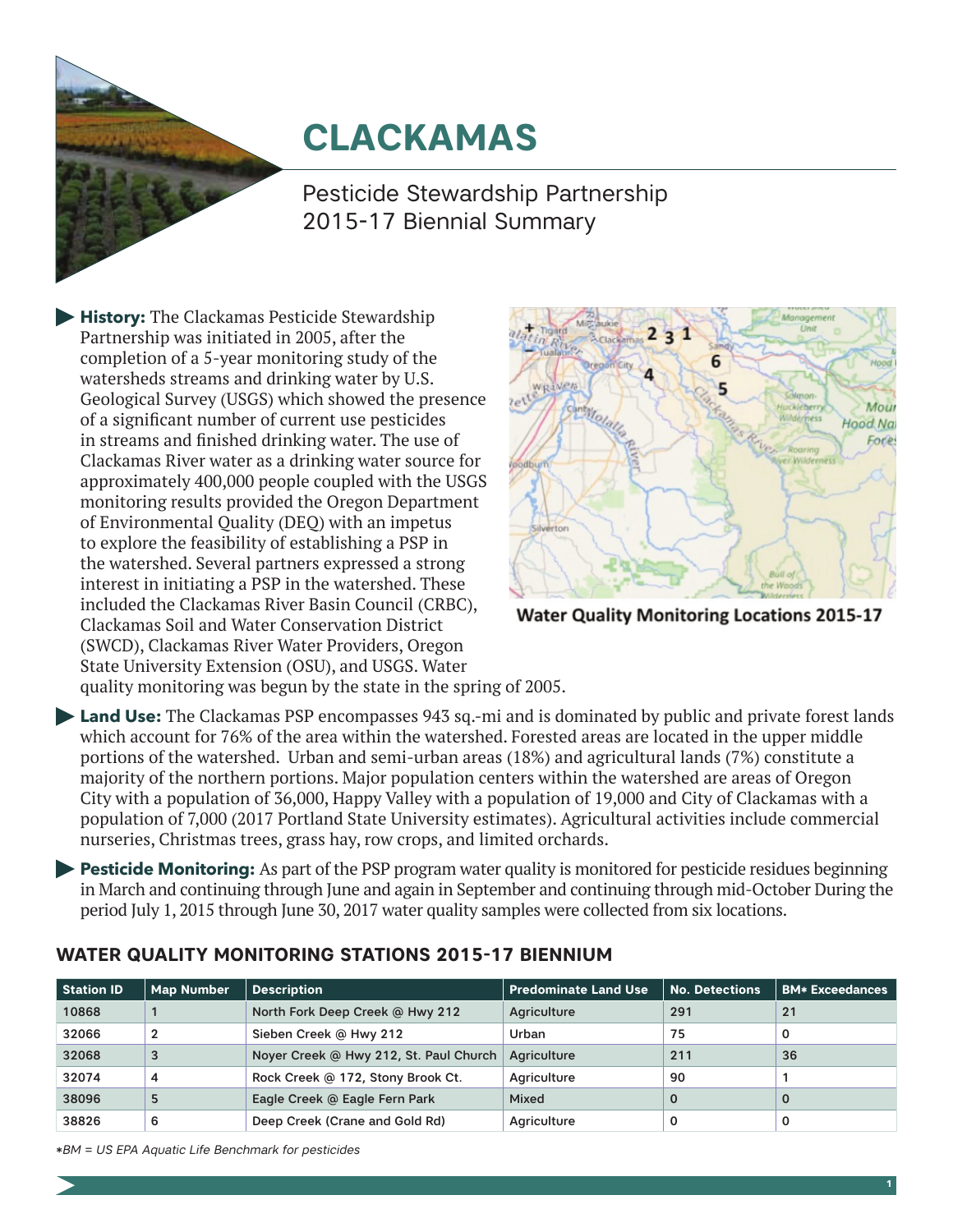#### **CLACKAMAS WATER QUALITY DATA SUMMARY FOR ALL SAMPLE LOCATIONS 2015-2017 BIENNIUM**

| <b>Pesticide</b>          | <b>Type</b> | <b>Benchmark</b><br>Value µg/L | No. of<br><b>Analysis</b> | No. of<br><b>Detections</b> | Max. Conc.<br>$\mu$ g/L | <b>Average</b><br>Conc. µg/L | <b>Percent</b><br><b>Detections</b> | <b>Percent of</b><br><b>Benchmark</b><br>(Max. Conc.) |
|---------------------------|-------------|--------------------------------|---------------------------|-----------------------------|-------------------------|------------------------------|-------------------------------------|-------------------------------------------------------|
| $2,4-D$                   | H.          | 299.2                          | 34                        | $\mathbf{1}$                | 5.1                     | .15                          | 2.9                                 | $\overline{2}$                                        |
| 2,4,5-tp silvex           | <b>NR</b>   |                                | 35                        | 1                           | $\cdot$                 | .00001                       | 2.9                                 |                                                       |
| 2,6-dichlorobenzamide     | м           | <b>NA</b>                      | 140                       | 121                         | .986                    | .16                          | 86.4                                |                                                       |
| Acephate                  | T           | 150                            | 36                        | 6                           | 3.14                    | .132                         | 16.7                                | $\overline{2}$                                        |
| <b>AMPA</b>               | M           | 249500                         | 35                        | 33                          | 2.39                    | .577                         | 94.3                                | $\mathbf 0$                                           |
| Azoxystrobin              | F           | 44                             | 36                        | $\overline{7}$              | .252                    | .028                         | 19.4                                | 1                                                     |
| Carbaryl                  | ı           | $.5\,$                         | 140                       | 19                          | 14.1                    | .00809                       | 13.6                                | 2820                                                  |
| <b>Chlorpyrifos</b>       | T           | .041                           | 140                       | 17                          | 1.77                    | .0329                        | 14.2                                | 4317                                                  |
| <b>DEET</b>               | R           | 37500                          | 139                       | 3                           | .088                    | .00122                       | 2.2                                 | $\mathbf 0$                                           |
| Deisopropylatrazine       | М           | NA                             | 140                       | 53                          | .038                    | .00289                       | 37.9                                |                                                       |
| <b>Diazinon</b>           | L           | .05                            | 140                       | 9                           | .545                    | .00916                       | 6.4                                 | 1090                                                  |
| <b>Dichlobenil</b>        | н           | 30                             | 140                       | 10                          | .328                    | .00464                       | 7.1                                 | 1                                                     |
| <b>Dieldrin</b>           | <b>NR</b>   |                                | 140                       | $\mathbf{1}$                | .027                    | .0002                        | .7                                  |                                                       |
| Dimethenamid <sup>1</sup> | н           | 8.9                            | 140                       | 26                          | 20.9                    | .506                         | 18.6                                | 235                                                   |
| <b>Diuron</b>             | H           | 2.4                            | 140                       | 83                          | 6.03                    | .00041                       | 59.3                                | 251                                                   |
| <b>Ethoprop</b>           | T           | $\boldsymbol{.8}$              | 140                       | 6                           | 2.95                    | .023                         | 4.3                                 | 369                                                   |
| Etridiazole               | F           | 72                             | 140                       | 1                           | .046                    | .0033                        | .7                                  | $\mathbf 0$                                           |
| Glyphosate                | н           | 1800                           | 34                        | 29                          | 5.62                    | .48                          | 85.3                                | $\mathbf 0$                                           |
| Hexazinone                | н           | $\overline{7}$                 | 140                       | $\overline{2}$              | .0361                   | .00045                       | 1.4                                 | $\mathbf{1}$                                          |
| Imazapyr                  | н           | 24                             | 140                       | $\overline{2}$              | 1.96                    | .0143                        | 1.4                                 | 8                                                     |
| Imidacloprid              | ı           | .01                            | 140                       | 30                          | .421                    | .0238                        | 21.4                                | 4210                                                  |
| Methiocarb                | L           | 2.75                           | 140                       | 1                           | .165                    | .00118                       | .7                                  | 6                                                     |
| Metolachlor               | H           | $\mathbf{1}$                   | 140                       | 11                          | .196                    | .00322                       | 7.9                                 | 20                                                    |
| Metribuzin                | н           | 8.1                            | 140                       | 3                           | .151                    | .00058                       | 6.4                                 | $\overline{\mathbf{2}}$                               |
| Metsulfuron methyl        | н           | .36                            | 132                       | 11                          | .0725                   | .00192                       | 8.3                                 | 20                                                    |
| Napropamide               | н           | 1100                           | 140                       | 3                           | .065                    | .00089                       | 2.1                                 | $\mathbf 0$                                           |
| Oxyfluorfen               | н           | .33                            | 140                       | 28                          | .279                    | .015                         | 20                                  | 85                                                    |
| Pendimethalin             | н           | 5.2                            | 140                       | 9                           | .226                    | .0048                        | 6.4                                 | 4                                                     |
| Prometon                  | н           | 98                             | 140                       | $\mathbf{1}$                | .0083                   | .00006                       | .7                                  | $\mathbf 0$                                           |
| Pronamide                 | н           | NA                             | 140                       | 1                           | .026                    | .00019                       | .7                                  |                                                       |
| Propiconazole             | F           | 21                             | 140                       | 21                          | .41                     | .016                         | 15                                  | $\mathbf 0$                                           |
| Pyralostrobin             | F           | 1.5                            | 140                       | 10                          | .034                    | .0009                        | 17.1                                | $\overline{2}$                                        |
| Simazine                  | н           | 2.24                           | 140                       | 73                          | .32                     | .0128                        | 52.1                                | 14                                                    |
| Sulfometuron-methyl       | н           | .45                            | 140                       | 16                          | .175                    | .00432                       | 11.4                                | 39                                                    |
| Tebuthiuron               | н           | 50                             | 140                       | 3                           | .0397                   | .00061                       | 2.1                                 | $\mathbf 0$                                           |
| Triadimefon               | F           | 52                             | 140                       | $\overline{2}$              | .104                    | .001                         | 14                                  | $\mathbf 0$                                           |
| <b>Triclopyr</b>          | Н           | $19$                           | 34                        | $\mathbf{1}$                | 1.9                     | .00006                       | 2.9                                 | $10\,$                                                |

Pesticides highlighted in red are of high concern, pesticides highlighted in yellow are of moderate concern based upon frequency of detection and *maximum detected concentration during the period July 1, 2015 through June 30, 2017 as compared to the EPA aquatic life benchmark. F = fungicide, H = herbicide, I = insecticide, M = metabolite (breakdown product)*

*1Dimethenamid-P is the active ingredient registered for use in Oregon. The laboratory results for dimethenamid are inclusive of dimethenamid-P*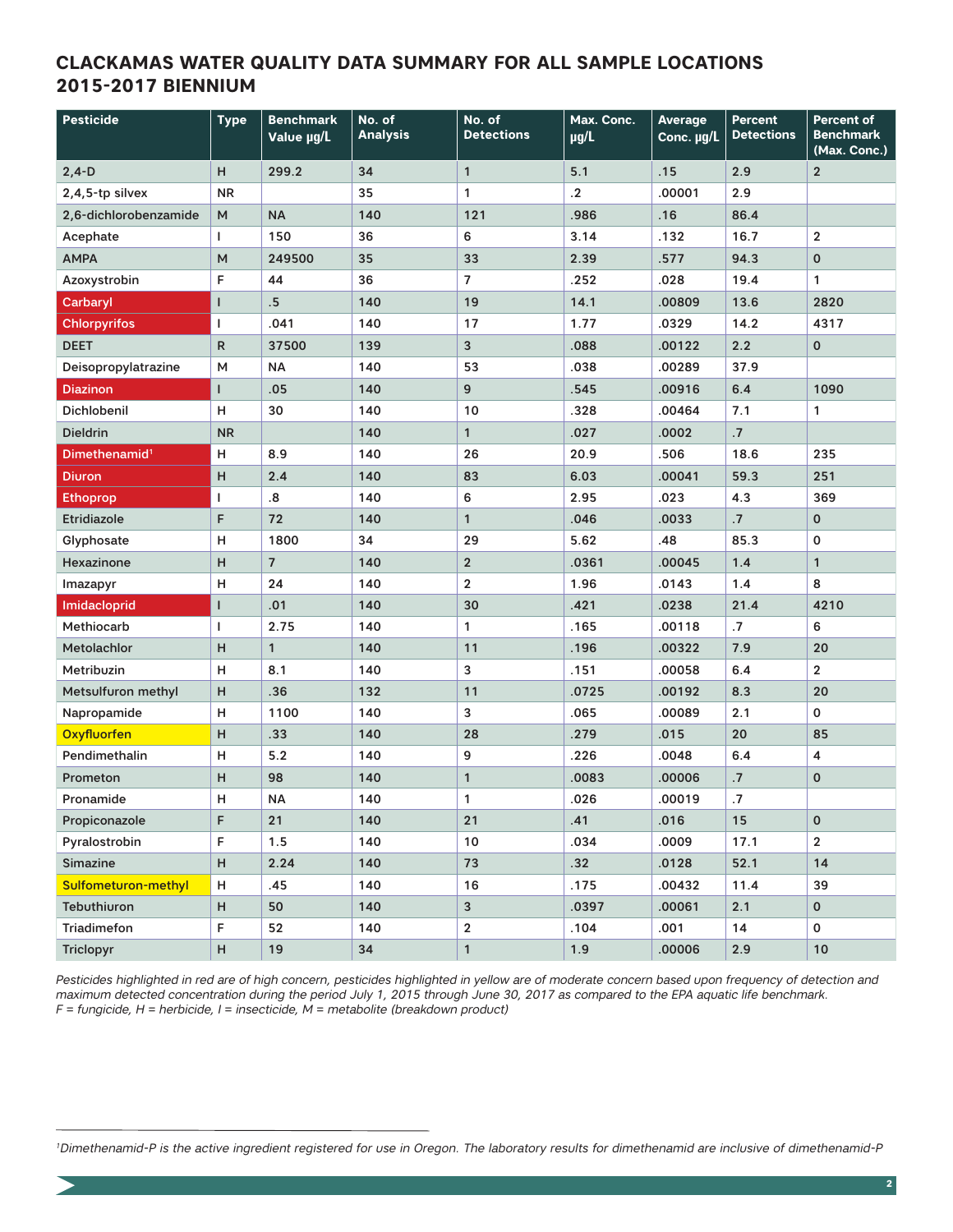Water quality monitoring conducted during the period July 1, 2015 through June 30, 2017 indicated the presence of numerous pesticides, six of which are present at levels of concern. The pesticides carbaryl, chlorpyrifos, diazinon, dimethenamid, diuron, ethoprop, and imidacloprid exceeded current U.S. Environmental Protection Agency (EPA) aquatic life benchmarks. A comparison of the 2015-17 data results to those of 2010-15, indicate that three pesticides of concern during the 2010-15 timeframe (atrazine, bifenthrin, and endosulfan) were not detected in 2015-17. The insecticide methiocarb was no longer detected at levels of concern. Chlorpyrifos and diazinon remain as pesticides with a high level of concern. All the pesticides indicated as high concern (with the exception of carbaryl and imidacloprid) are labeled for commercial use only (agricultural, industrial, right-of-way) and not available for home owner use. The sub-watershed areas monitored by stations 10868 and 32068 are of special concern as they have accounted for 13 benchmark exceedances for the insecticide chlorpyrifos and 21 benchmark exceedances for insecticide Imidacloprid.

**Detection of Metabolites:** Metabolites are "breakdown" products of some pesticides. They occur generally after the original pesticide has undergone chemical change due to interactions with the environment or soil microbes. Three metabolites were detected at frequencies above 20%. during the sampling period, 2,6-dichlorobenzamide (BAM), aminomethylphosphonic acid (AMPA) and desisopropylatrazine.

2,6-dichlorobenzamide is a metabolite of the herbicide dichlobenil commonly known as Casoron. It is detected at a high frequency at a majority of the nine current PSP areas throughout the state. At this time there are no aquatic life benchmarks. The lifetime human health benchmark (HHBM) as established by the EPA is 29 μg/L the maximum detected concentration in the watershed during the period July 1, 2015 through June 30, 2017 was .986 μg/L (3.6% of the current HHBM) with an averge of all detections at .16 μg/L. 2,6-dichlorobenzamide was detected in 86% of the samples analyzed.

Aminomethylphosphonic acid (AMPA) is a metabolite of the herbicide glyphosate. Glyphosate is sold under a variety of names. It has an established EPA aquatic life benchmark of 249500 μg/L (this high benchmark indicates a realitively low toxicity to aquatic life). At this time EPA has not established a human health benchmark. AMPA was detected in 94% of the samples analyzed.

Deisopropylatrazine is a metabolite of the herbicides atrazine and simazine. Atrazine is sold under the many names the most common being Aatrex. At this time there is no EPA aquatic life benchmark or human health benchmark established for deisopropylatrazine. Deisopropylatrazine was detected in 38% of the samples analyzed.

| <b>Pesticide</b>    | <b>Common Trade Names</b>       | <b>Pesticide Classification</b> |
|---------------------|---------------------------------|---------------------------------|
| Carbaryl            | Dicarbam. Seven, Thinsec        | Insecticide                     |
| Chlorpyrifos        | Dursban, Lorsban, Piridane      | Insecticide                     |
| <b>Diazinon</b>     | Diazinon, Knox Out              | Insecticide                     |
| Dimethenamid        | Outlook, Tower                  | Herbicide                       |
| <b>Diuron</b>       | Direx, Karmex                   | <b>Herbicide</b>                |
| Ethoprop            | Mocap                           | Insecticide                     |
| Imidacloprid        | Amire, Gaucho, Premier, Provado | <b>Insecticide</b>              |
| Oxyfluorfen         | Goal, Koltar                    | Herbicide                       |
| Sulfometuron-methyl | Ally, Escort, Oust              | Herbicide                       |

### **PESTICIDES OF CONCERN DETECTED IN THE CLACKAMAS PESTICIDE STEWARDSHIP PARTNERSHIP**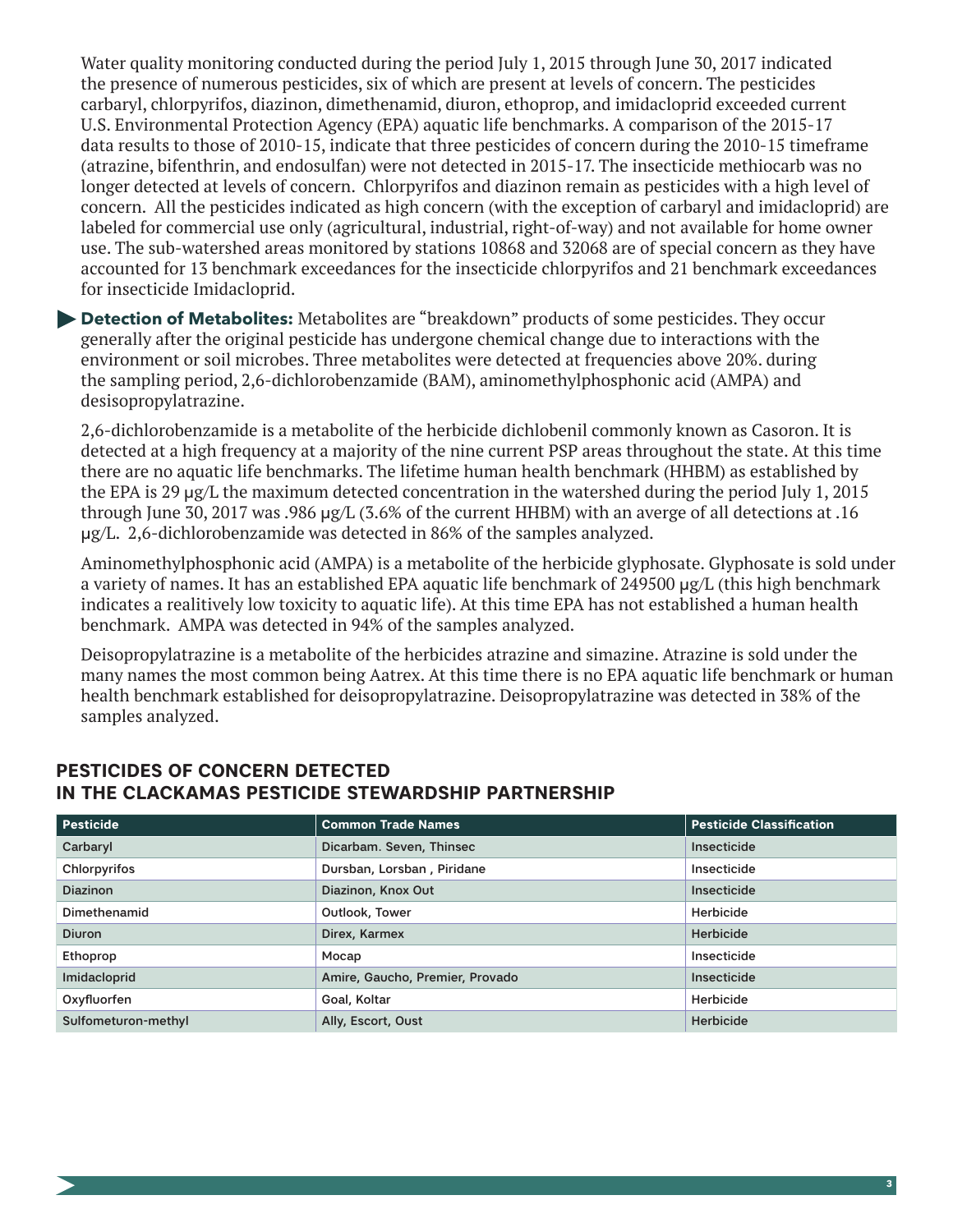**Sediment Data:** Two sediment samples were collected in the summer and fall of 2015. These samples were obtained from the Noyer Creek at Highway 212 Station, St Paul Lutheran Church station. Three currently used pesticides (bifenthrin, oxyfluorfen, and trifluralin) and ten metabolites from the legacy compounds chlordane, DDT and dieldrin were detected. The analytical results for the detected pesticides and metabolites are presented below:

# **PESTICIDES DETECTED IN SEDIMENTS AT THE NOYER CREEK AT HIGHWAY 212, ST. PAUL LUTHERAN CHURCH MONITORING STATION - CLACKAMAS PESTICIDE STEWARDSHIP PARTNERSHIP**

| Pesticide/<br><b>Metabolite</b> | <b>Sample Date</b> | Result µg/Kg | <b>TOC Normalized</b><br>µg/Kg | <b>Sediment</b><br><b>Toxicity</b> | <b>Estimated Pore</b><br>Water Conc. µg/Kg | <b>Benchmark</b><br>or Criteria µg/Kg |
|---------------------------------|--------------------|--------------|--------------------------------|------------------------------------|--------------------------------------------|---------------------------------------|
| $2,4-DDD$                       | 6/22/15            | .766         | 54.7                           | .00004                             | 0004                                       | .000031 <sup>1</sup>                  |
| $4.4'$ -DDD                     | 6/22/15            | 2.12         | 151.4                          | .0001                              | .0011                                      | .0000311                              |
| $2,4'$ -DDE                     | 6/22/15            | .291         | 20.8                           | .000003                            | .0042                                      | .000022 <sup>1</sup>                  |
| $4.4'$ -DDE                     | 6/22/15            | 6.56         | 468.6                          | .00005                             | .0937                                      | .000022 <sup>1</sup>                  |
| $2,4'$ -DDT                     | 6/22/15            | 2.11         | 150.7                          | .00057                             | .00007                                     | .000022 <sup>1</sup>                  |
| $4,4'$ -DDT                     | 6/22/15            | 7.66         | 547.1                          | .0021                              | .00027                                     | .000022 <sup>1</sup>                  |
| <b>Bifenthrin</b>               | 6/22/15            | 2.74         | 195.7                          | .19                                | .0008                                      | .0013 <sup>2</sup>                    |
| cis-Chlordane                   | 6/22/15            | .606         | 43.3                           | NA                                 | .0022                                      | 2 <sup>3</sup>                        |
| <b>Dieldrin</b>                 | 6/22/15            | 4.18         | 298.6                          | .0052                              | .0234                                      | .002 <sup>4</sup>                     |
| Oxyfluorfen                     | 6/22/15            | 7.37         | <b>NA</b>                      | <b>NA</b>                          | <b>NA</b>                                  | .29 <sup>2</sup>                      |
| trans-Chlordane                 | 6/22/15            | 1.02         | <b>NA</b>                      | <b>NA</b>                          | <b>NA</b>                                  | 2 <sup>3</sup>                        |
| trans-Nonchlor                  | 6/22/15            | .836         | 59.7                           | <b>NA</b>                          | .0011                                      | <b>NA</b>                             |
| Trifluralin                     | 6/22/15            | 1.39         | 99.3                           | <b>NA</b>                          | .0136                                      | 1.9 <sup>2</sup>                      |
| $4.4'$ -DDE                     | 10/26/15           | 12.2         | 802.6                          | .0001                              | .1605                                      | .000022 <sup>1</sup>                  |
| $4,4'$ -DDT                     | 10/26/15           | 12.8         | 842.1                          | .0032                              | .00042                                     | .000022 <sup>1</sup>                  |
| <b>Bifenthrin</b>               | 10/26/15           | 6.71         | 441.4                          | .4286                              | .0018                                      | .0013 <sup>2</sup>                    |
| Oxyfluorfen                     | 10/26/15           | 37.7         | 2480.3                         | .00073                             | .0765                                      | .29 <sup>2</sup>                      |

*1Oregon Department of Environmental Quality human health water quality criteria, 2U.S. EPA aquatic life benchmark, 3U.S. Maximum Contaminant*  Level (Safe Drinking Act), <sup>4</sup>U.S. Geological Survey Human Health Based Screening Level. Note the 6/22/15 Oxyfluorfen pore water concentration *could not be estimated due to the lack of TOC data.*

All detections were below the aquatic life toxicity level. Estimated pore water concentrations exceeded EPA's aquatic life benchmark for bifenthrin on October 26, 2015. The DEQ human health water quality criteria for DDT metabolites were exceeded in every sample analyzed.

**Projects Funded and Improvements Made:** During the past two biennium's (2013-15 and 2015-17) the Water Quality Pesticide Management Team has awarded Oregon State University two technical assistance grants to focus on the implementation of Integrated Pest Management (IPM) practices related to raising Christmas trees. During the 2015-17 biennium an award of \$25,169.97 was made for the development, implementation, and effectiveness monitoring of these practices. In addition, the CRBC was awarded \$6,250.00 to collect in-field water quality samples used to evaluate the status of monitored waterbodies related to pesticide presence.